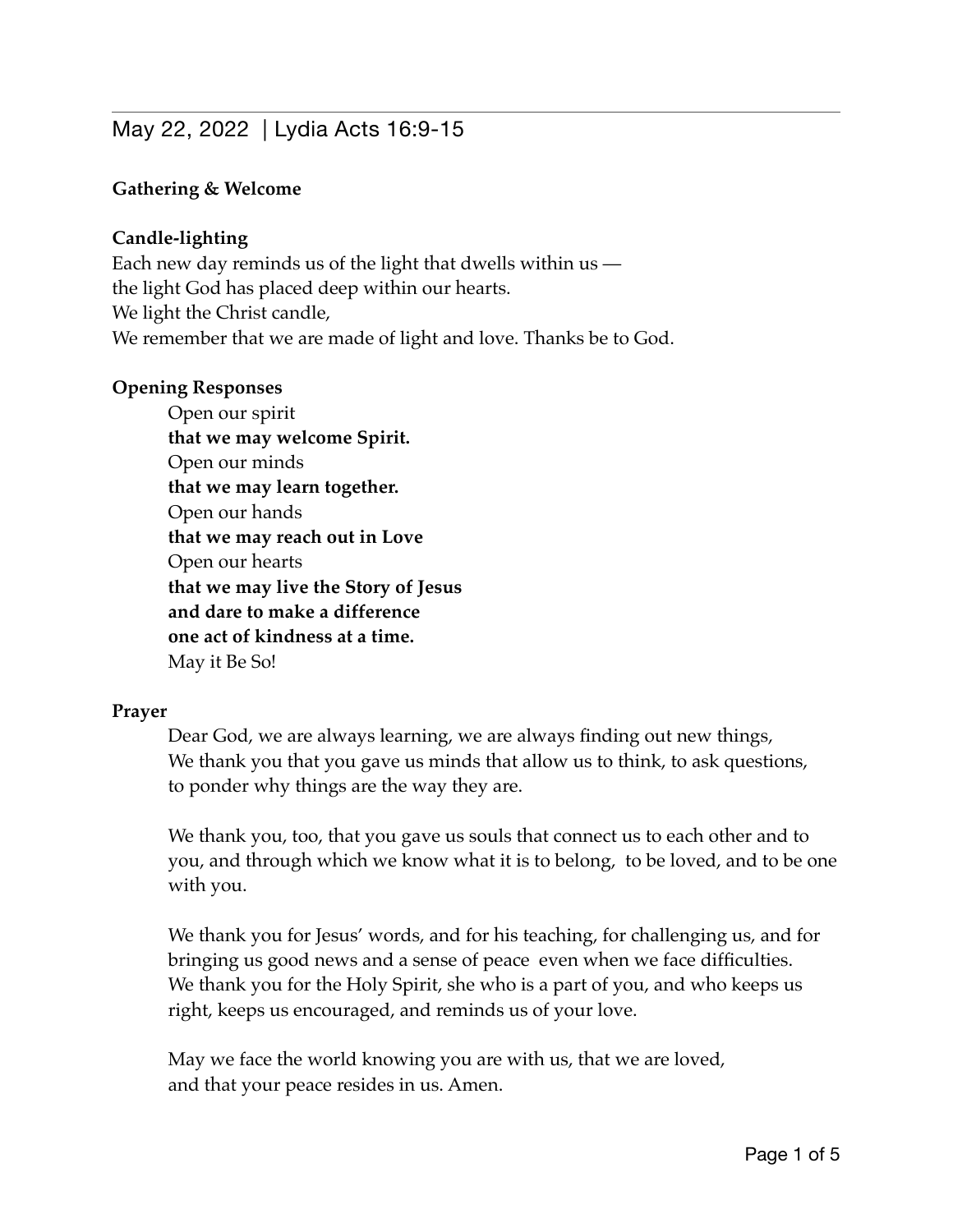# **Introduction to Scripture**

Lydia is from Thyatira (thigh·uh·**tee**·ruh), a city famous for making purple cloth. Only the wealthy wore garments dyed purple or trimmed with purple. It was so expensive because it required tens of thousands of sea snails to extract enough of the deep purple dye.

Lydia is a businesswoman, a seller of this luxury textile, so she was likely a woman of some wealth.

Lydia is down by the river with a group of friends. As Lydia listens to Paul, we are told the Spirit of Christ opens her heart to respond. She immediately has her entire household baptized. They are welcomed into the Christian Way, the new community forming around the Risen Jesus.

She in turn extends an offer of hospitality. She urges Paul and his companions to come and stay at her home. We are told she 'prevailed upon them', persuaded them! *If you judge me to be a believer in Christ, then come...."*This is likely the beginning of the church in Philippi. Listen to the story:

# **Scripture:** Acts 16:9-15 (in two voices)

# **First Reflection:** *Down By the River*

I love the image of Lydia and the other women gathered for prayer by the river. Let's **sing verse 1 of "Shall We Gather at the River VU710**

Here is a **story** I read this week by the author Elizabeth Gilbert. It heartened me.

Some years ago, I was stuck on a crosstown bus in New York City during rush hour. Traffic was barely moving. The bus was filled with cold, tired people who were deeply irritated with one another, with the world itself. Two men barked at each other about a shove that might or might not have been intentional. A pregnant woman got on, and nobody offered her a seat. Rage was in the air; no mercy would be found here.

But as the bus approached Seventh Avenue, the driver got on the intercom. 'Folks,' he said, 'I know you have had a rough day and you are frustrated. I can't do anything about the weather or traffic, but here is what I can do. As each one of you gets off the bus, I will reach out my hand to you. As you walk by, drop your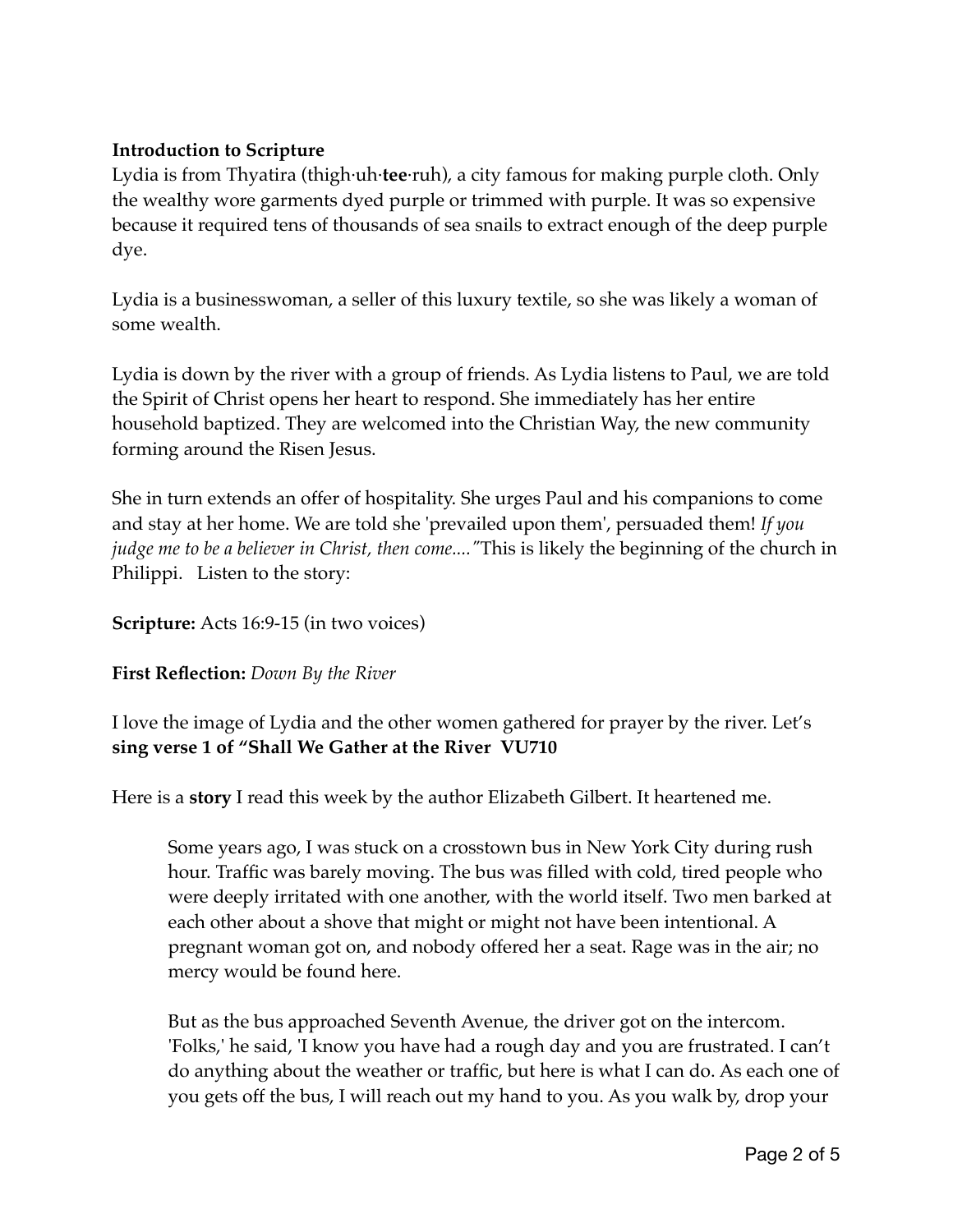troubles into the palm of my hand, okay? Don't take your problems home to your families tonight, just leave them with me. My route goes right by the Hudson River, and when I drive there later, I will open the window and throw your troubles in the water.'

It was as if a spell had lifted. Everyone burst out laughing. Faces gleamed with surprised delight. People who had been pretending for the past hour not to notice each other's existence were suddenly grinning at each other like, is this guy serious?

At the next stop, just as promised, the driver reached out his hand, palm up, and waited. One by one, all the exiting commuters placed their hand just above his and mimed the gesture of dropping something into his palm. Some people laughed as they did this, some teared up but everyone did it. The driver repeated the same lovely ritual at the next stop, too. And the next. All the way to the river.

# We **sing verse 2 Shall We Gather at the River. VU710**

# **Ritual**: *Now We Lay Our Burden Down*

When you arrived you received a packing peanut. It's made from potato starch. Hold it in your hand and contemplate the things that are worrying you or causing you concern right now. Then come to the river and place it in the water. Watch for a moment aa row water slowly dissolves the packing peanut. Give your worries or concern to God.

Worshipping at home, you might want to imagine putting your worries or concerns in your hands and then go to the sink for your river and give your worries and concerns to God, letting them go.

Let us gather at the river.

## **Music for Meditation**

## **Time for Giving Thanks**

Give thanks to God for changing the form of your worries, for dispersing your worries, for holding your worries, for sharing your worries with you. (silent prayer)

# We **sing verse 3 Shall We Gather at the River. VU710**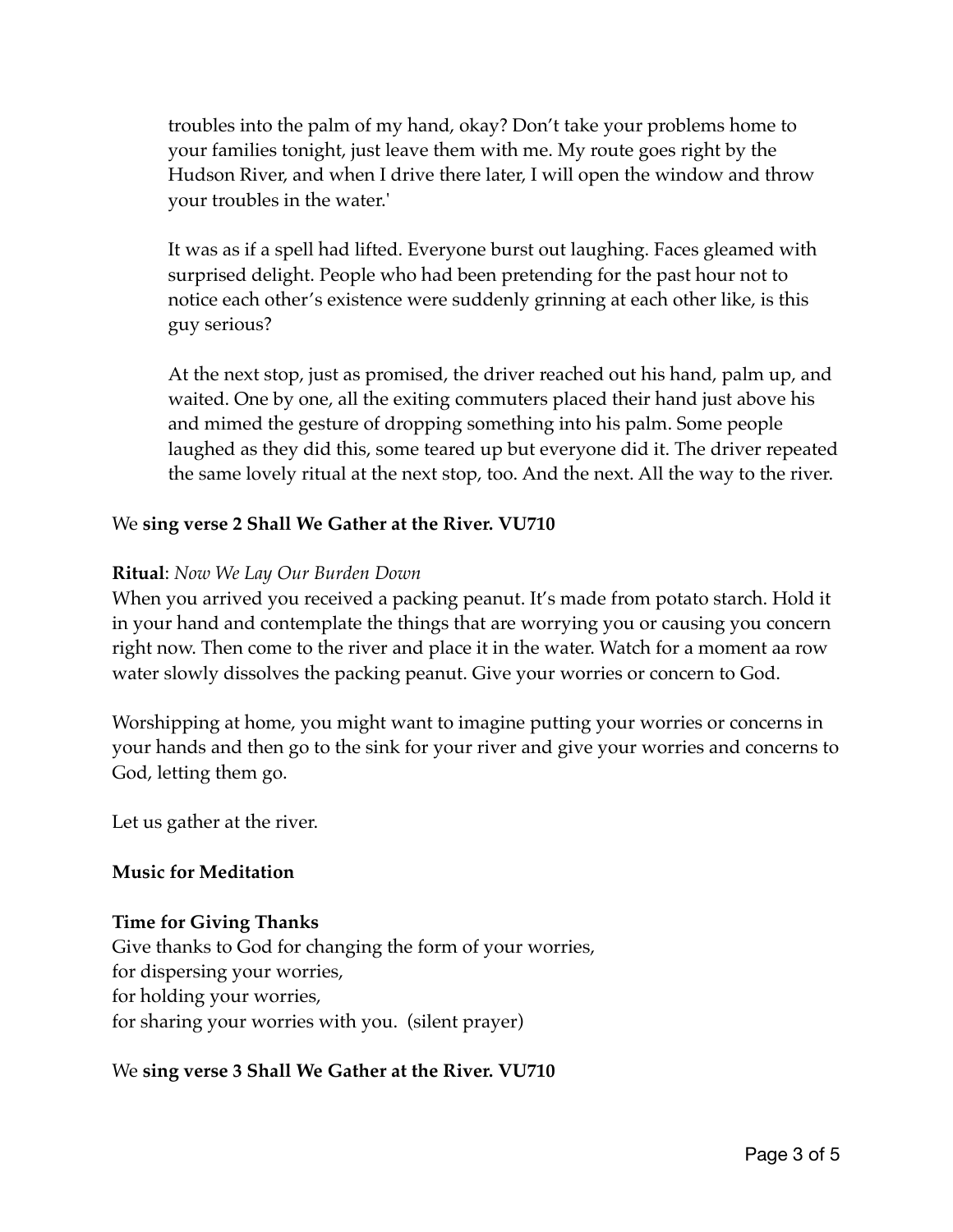## **Scripture**: John 14:23-29, *The Melody of Peace*

# **Prayer:**

Dear God, we are always facing new things, and that can be exciting, it can be a little scary, and sometimes surprising.

We thank you that you gave us minds that allow us to think, to ask questions, to ponder why things are the way they are.

We thank you, too, that you gave us souls that connect us to each other and to you, and through which we know what it is to belong, to be loved, and to be one with you.

We thank you for Jesus' words and for his teaching, for challenging us, and for bringing us good news and a sense of peace even when we face difficulties.

We thank you for the Holy Spirit, she who is a part of you, and who keeps us right, keeps us encouraged, and reminds us of your love.

May we face the world knowing you are with us, that we are loved, that your peace resides in us. Amen.

## **Offering & Dedication PPTX**

For the peace that you give us, **we thank you.** For the love that you bring us, **we bless you.** For the gifts that you offer us, **we praise you.** Bringer of peace, and love, and blessing may the gifts we offer bring peace where there is no peace, and love, where love is sorely lacking. **May they be a source of blessing and may they help to build your beloved community and kingdom. Amen.**

**Song**: What Can I Do? MV191

#### **Announcements**